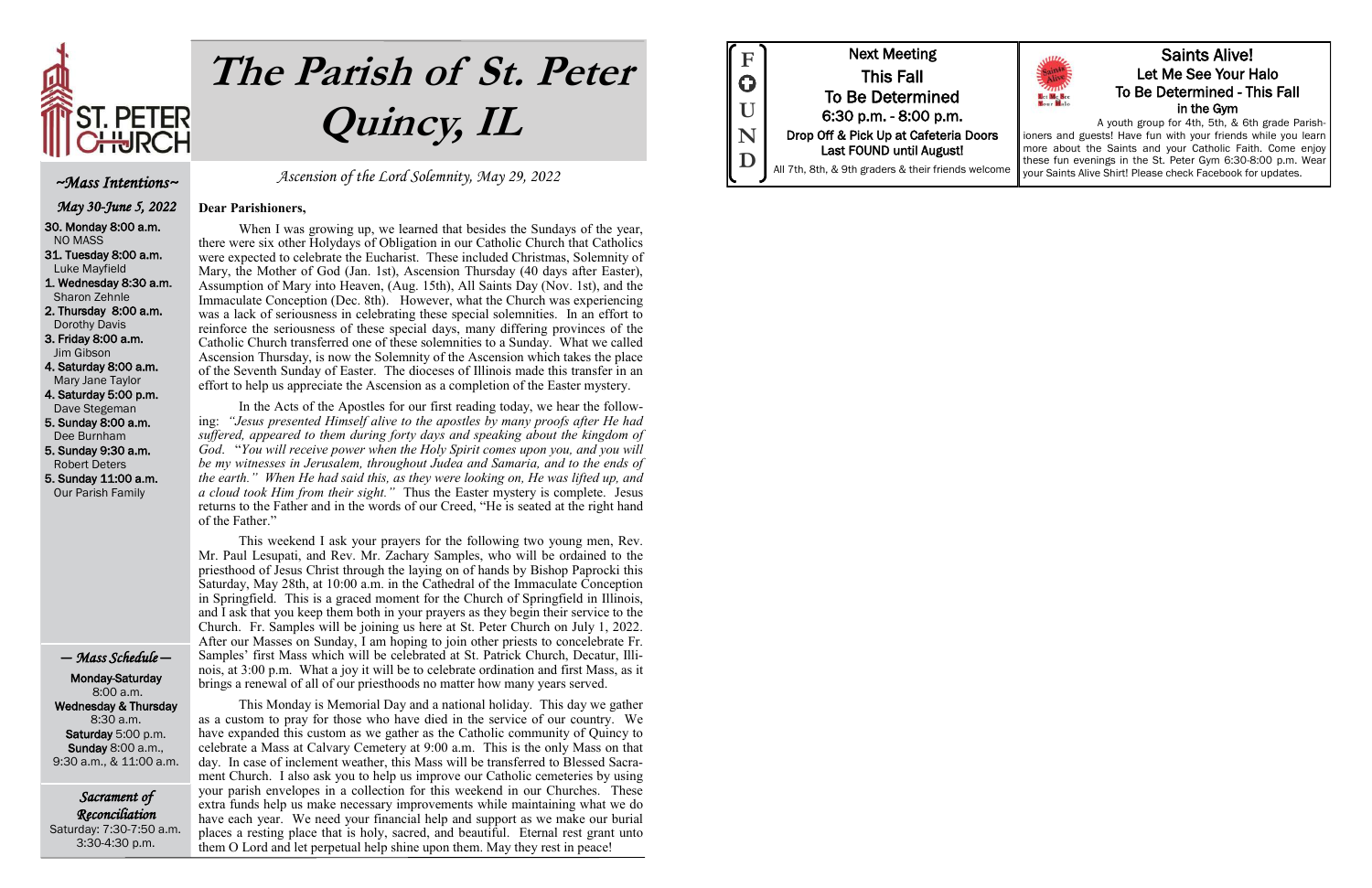# Week of May 29, 2022 A Message from Mrs. Cindy Venvertloh

# **The School of St. Peter**

School of St. Peter 2500 Maine Street Quincy, IL 62301 Phone: 217-223-1120 Website: www.stpeterschool.com Email: c.venvertloh@cospq.org





*"St. Peter School provides a quality education built on Catholic values and teachings."*

# Openings for the 2022-2023 School Year Part Time Para Educator-Teacher Aide Opening.

**Alue Operifig.**<br>-St. Peter School is hiring Para Edu cator/Teacher Aides for the Duties include working with children, assisting the teachers and students. Applicants must have experience in working with small children. If you are interested or know of someone who may be interested send a resume along with 2-3 letters of recommendation to Mrs. Cindy Venvertloh at 2500 Maine Street, Quincy, IL 62301 or c.venvertloh@cospq.org.

# Day Care Coordinator

Duties include: providing a safe and enjoyable environment for students & day care staff, supervising daycare staff & assigning tasks, printing out weekly attendance, working with kitchen manager to provide snacks, billing families for daycare use, familiarizing oneself with students and parent, having computer skills, maintaining a clean environment, cleaning & sanitizing work area & providing activities for 50-70 students in graders Preschool 4's-8th.

### Haiti Sister Parish Update

 Father Michel sends greetings from Haiti. He writes that on Easter he baptized fiftyfour Haitians at Our Lady of the Assumption Church in Passe-Reine. In May he baptized

twenty-seven in Chemin Neuf, a parish located high in the mountains. He drove his truck to Chemin Neuf until the road was no longer passable by four-wheel vehicle, and then engaged the services of a motorcyclist to take him the remaining distance.

#### Ï St. Francis Parish Picnic

 Civil strife continues to impact everyday life in Haiti. Although the majority of the unrest occurs in Port-au-Prince, some of it has found its way to Gonaives, a town about fifteen minutes away from Passe-Reine. Periodically Father Michel parks his truck elsewhere and walks to Our Lady of the Assumption so people are uncertain whether or not he is on the church premises. To enhance the safety and security of Our Lady of the Assumption Church he wants to build a wall around it. He will update us as to when he can begin this project.

#### í Memorial Day Mass at Calvary Cemetery

 Inflation affects the island country of Haiti. High prices are seen especially for food and gas. During Father Michel's time in the United States, he learned the importance of stocking up on things when the prices are low so he has done that when he can. However, recently gas has been an exception. Currently it is twelve dollars a gallon on the black market.

#### í Parish Office Closed Monday

 Please keep Father Michel and his parishioners in your prayers. Thank you.

#### í Social Concerns Collection

# Men's Cursillo #353

 Men's Cursillo #353 will be held June 24-27 at the Franciscan Retreat Center located at 1909 N. 18th Street in Quincy with Jim Citro of St. Peter's as Rector and Msgr. Leo Enlow as the Spiritual Director.

### I Adoration Chapel Hours That Need Filled

 During this three-day experience, those attending pray together, celebrate the Eucharist, listen to talks given by priests, religious and laypersons, and share the fellowship of Jesus Christ and each other. It provides a casual and relaxed experience in a Christian community. Cost of the weekend is \$165.00 with lodging and all meals provided. A partial monetary gift to defray the cost is available if needed.

 For more information or to receive an application please call Dwight/Barb Seeley at 217-224-5615 or go to www.quincycursillo.com and "applications" and print one.

 St. Francis Solanus Parish will hold its annual Parish Picnic on Saturday, June 11, 5:00 p.m. to midnight. The picnic will host a variety of food and beverages, live music, cash raffle, silent auction, basket raffle, dunk tank, kids' games, train ride, bounce houses and more. The Heidelberg Band will play from 5:30-7:30 p.m. and ELEVEN will take the stage from 8:00 p.m.-midnight. The St. Francis Parish Picnic will also host the "Everybody Wins" Mega Raffle Mega Drawings beginning at 7:00 p.m. We hope to see you there!

### Junefest

 Junefest will be held at St. Dominic School beginning with Mass at 4:00pm at St. Dominic School and will run until Midnight. Cornhole tournament, food & drinks, indoor Bingo, adult & kids games, raffle, basket raffle, 50/50, silent auction. Band HEARSAY 8:30-midnight.

### Baptisms

 Sophia Sue Kiefer, daughter of Christopher & Kayla (Peters) Kiefer, was made a child of God through the reception of the sacrament of Baptism on Saturday, May 21, 2022.

> versity of Northern Iowa. 3rd grade, and 4<sup>th</sup> grade.

 Troy Eldon Cornell, son of Jack & Lauren (Hibbard) Cornell, was made a child of God through the reception of the sacrament of Baptism on Sunday, May 22, 2022.

 Memorial Day Mass will be held at the Chapel in Calvary Cemetery on Monday, May 30, at 9:00am. Blessed Sacrament will be hosting this year. In case of rain the service will be held at Blessed Sacrament. Please bring your own chair if possible. There will not be an 8:00am Mass or confessions that morning at St. Peter.

# Social Concerns 5th Sunday Collection

 May 28 & 29 is the Fifth Sunday collection for the Social Concerns Committee. Please consider making a donation to help support our community. Thank you for your generosity!

 The Parish Office will be closed on Monday, May 30, for Memorial Day.

 Social Concerns will be collecting toilet paper, laundry detergent, dish soap, cleaning supplies, body wash & feminine products next weekend, June 4-5 for the 1st Sunday collection for the Ladies of Charity. Containers will be located in the Narthex. Thank you in advance!

 With silent adoration, we get to know the Lord. He is our source of hope. We are looking for Adorers to take an hour in the Adoration Chapel. Please consider taking time in the chapel. We would love to have you join us. Hours that we have open to fill are:

Wednesday: 10 am to 11 am (1st and 3rd week of the month), 2 pm to 3 pm, 5 pm to 6 pm, 6 pm to 7 pm, 9 pm to 10 pm, 10 pm to 11 pm (alternating weeks)

Thursday: Midnight to 1 am, 1 am to 2 am, 2 am to 3 am, 5 am to 6 am (on the even months of the year).

Saturday: 11 am to noon, 2 pm to 3 pm, 6 pm to 7 pm (2nd week of the month), 7 pm to 8 pm, 8 pm to 9 pm, 11 pm to midnight.

 Thank you for your consideration. Please call Mary at 217- 653-3127 or call or text Gina at 217-257-9966.

| Please keep the following in your prayers:<br>~Kristopher Schreacke<br>~Lilli Foster | ~Elias Erd<br>~lan Mehaffy           | Praye<br>Request |  |  |  |
|--------------------------------------------------------------------------------------|--------------------------------------|------------------|--|--|--|
| ~Hunter Hildebrand                                                                   | ~Isabella Benner                     | ~Jack Terford    |  |  |  |
| ~Natalie Meyer                                                                       | ~Theresa Althoff                     | ~Steve Hull      |  |  |  |
| ~Rose Hockgraver                                                                     | ~Bonnie Haubrich                     | ~Mike Creek      |  |  |  |
| ~Alden & Joyce Shipp                                                                 | ~Norma Johnson                       | ~Ted Kemner      |  |  |  |
| ~Judie Mehaffy                                                                       | ~Jim Steinkamp                       | ~Amy Seibert     |  |  |  |
| ~Priscilla & Bill Morrison ~Julie Eftink                                             |                                      | ~Jo Buckley      |  |  |  |
| ~Kathy Schuckman                                                                     | ~John & Barb Meyer                   | ~Billy Smith     |  |  |  |
| ~Ken & Barb Wolf                                                                     | ~Joan Wilson                         | ~Anonymous       |  |  |  |
| ~Evelyn Garrett                                                                      | ~Mark & Diane Zoller ~JoAnn Schaefer |                  |  |  |  |
| To have a name added to this list, please call the Parish Office                     |                                      |                  |  |  |  |
| at 222-3155 or email church@cospq.org.                                               |                                      |                  |  |  |  |



# THIS WEEK

Summer Hours The school office will be open on Wednesdays from 9:00-3:00. Please check the bulletin weekly for exceptions and updates.

# WE WILL MISS YOU MRS. BRADFIELD

Mrs. Sara Bradfield began working for St. Peter School in 1992 as an aide in the kindergarten classes. During her 30 years at St. Peter, she has had the honor to have been a teacher aide in Kindergarten, Second, and Third Grade Classrooms, School Secretary, and Administrative Assistant.

This school became a special part of her life as each of her four sons entered Kindergarten. She states that she is so very thankful for her time here as both, a parent and employee. Each day here has been a gift to her. She feels that children can always brighten your day, especially when watching them take on and accomplish new challenges. She is also in awe of how watching children grow in their faith has strengthened her own faith. Mrs. Bradfield feels that she will truly miss the hugs, smiles, stories, jokes (you can never hear enough Knock-Knock jokes!), the showing off of the kid's skills at recess, and even the pranks they tried to play on her at lunch. She will also miss her wonderful St. Peter family. She feels they are such an amazing group, and she has been very blessed to work for some truly awesome administrators and teachers.

As she retires, she really plans to just spend more time with her husband, George, and her family, especially their awesome grandchildren. She wants to be available for whatever her grandchildren need. Mrs. Bradfield also loves to read, take walks, hang out at the pool, and just be outside with Marley, her Golden Retriever. She is also hoping to accomplish all those things that she has always planned to do "tomorrow". Mrs. Bradfield's last day with us will be July 21.

# WELCOME TO MRS. BROOKE STRATTON



 I am happy to share with you that Mrs. Brooke Stratton will join us as one of our 6th

grade teachers next year.

 Mrs. Stratton is a graduate of Liberty High School. She received her Elementary Education and Special Education degrees from Uni-

 She has taught at Highland Elementary for 5 ½ years. There, she had the opportunity to teach several subjects including Title Math,

 Mrs. Stratton has been happily married to Nick Stratton for almost four years. They have a one-year-old daughter, Sage.

 Because education and Catholicism were a major part of her upbringing, she is extremely excited for the opportunity to teach at St. Peter's. She is looking forward to continuing to grow in her faith, and to learn from the many experienced teachers that St. Peter's has been blessed with.